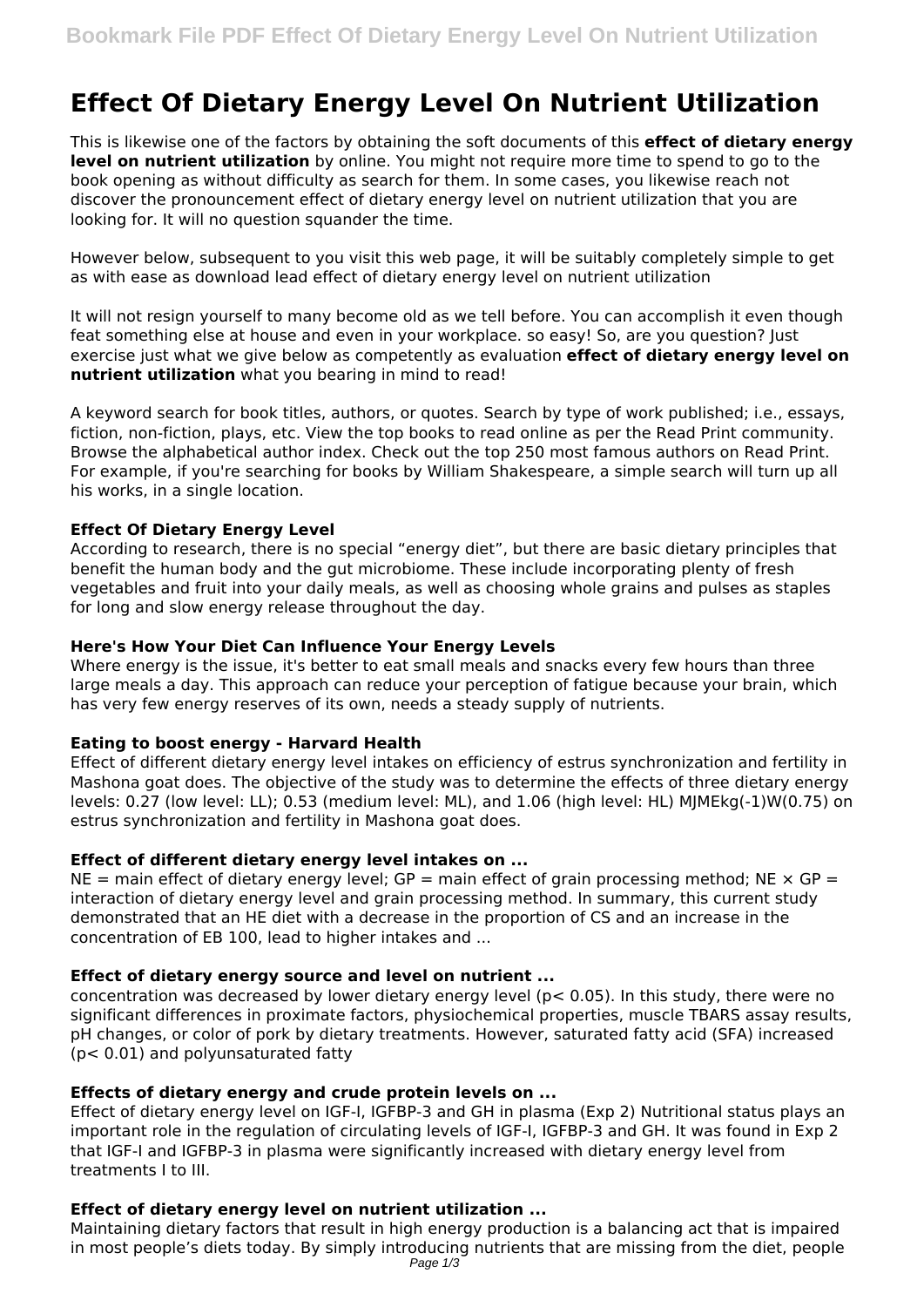often feel their energy levels increase with time. For more information, contact Innovative Medicine today.

### **How a Poor Diet Can Affect Your Energy Levels - Lafayette ...**

15% cellulose for glucose, while dietary pro tein level was kept constant. Mraz et al.5r and Leong et al.6l changed the protein levels of diets conlaining 3 levels of productive energy. Another approach is to investigate the effect of the ratio of dietary protein and energy contents. Donaldson et al.7l fed New Hamp

#### **Effect of Dietary Protein and Energy Levels on the Growth ...**

The 68 selected cows were each randomly allocated to 1 of 4 dietary treatment groups ( $n = 17$  in each group) arranged in a 2  $\times$  2 factorial design using 2 dietary NE L levels (high energy, NE L = 1.53 Mcal/kg of DM vs. low energy, NE L = 1.37 Mcal/kg of DM; HE vs. LE) and RPL added at the level of 0 (control) or 40 g/cow per day (bypass lysine ...

#### **Effects of close-up dietary energy level and supplementing ...**

A lack of energy could affect your daily activities and make you less productive. Perhaps not surprisingly, the type and quantity of food you eat play essential roles in determining your energy ...

## **27 Foods That Can Give You More Energy**

At both levels of energy, DF had the same increasing effect on satiety and decreasing effect on hunger ratings. The effect of viscosity of beverage on satiety and hunger Responses to the three samples containing either 0 or 10 g of DF at energy level 700 kJ, with normal or reduced viscosity in the DF-containing beverages (samples 0F/700, 10F/700 and 10F/700 kJ/LV) were compared in this set.

## **The effect of fibre amount, energy level and viscosity of ...**

The study was conducted to determine the effect of dietary energy level and tanniniferous Acacia karroo leaf meal level of supplementation at finisher stage on performance and carcass characteristics of male and female Ross 308 broiler chickens. Three hundred and sixty, 21 days old male and female broiler chickens were assigned to twelve treatments with three replications of ten birds in a 2 ...

# **[PDF] Effects of Dietary Energy Level and Tanniferous ...**

Dietary Lys levels influenced the yields of breast ( $P < 0.001$ ) and leg ( $P = 0.001$ ) meat among all the groups, but dietary energy levels had a significant positive effect only on abdominal fat ...

#### **(PDF) Effects of Dietary Energy and Protein Levels on Free ...**

The present study was conducted to investigate the effects of dietary energy level on appetite and the central AMPK signal pathway. The results showed that a HE diet increased average daily gain (ADG), whereas a LE diet had the opposite effect ( $P < 0.05$ ,  $N = 6$ ).

#### **Effects of Dietary Energy Level on Appetite and Central ...**

level of energy diet showed better weight gain ( $P < 0.05$ ). No significant difference ( $P > 0.05$ ) was observed for WCW and fat depth at the 12th rib between docked and control lambs, but WCW was significantly affected by the diet energy density ( $P < 0.05$ ). Docked lambs produced leaner carcasses than did the intact lambs ( $P < 0.01$ ). Docking did not influence feed consumption, but improved meat

#### **Effect of dietary energy level and docking on carcass ...**

Effect of dietary energy level: As illustrated in Table 5, dietary energy level had no significant effect (p>0.05) on plasma levels of total protein, albumin, globulin, glucose or triglycerides of Mamourah cockerels but level of total cholesterol significantly decreased ( $p < 0.05$ ) when dietary ME level was reduced from 3100 to 3000 or 2900 kcal kg –1, with no significant differences between total cholesterol concentrations of birds fed the low- and intermediate-energy diets.

# **Effect of Dietary Energy and Protein on Growth Performance ...**

Sometimes, food sensitivities lead to side effects such as fatigue or an overall feeling of poor health—but not enough to signal you to go to the doctor. But food sensitivities can lower your